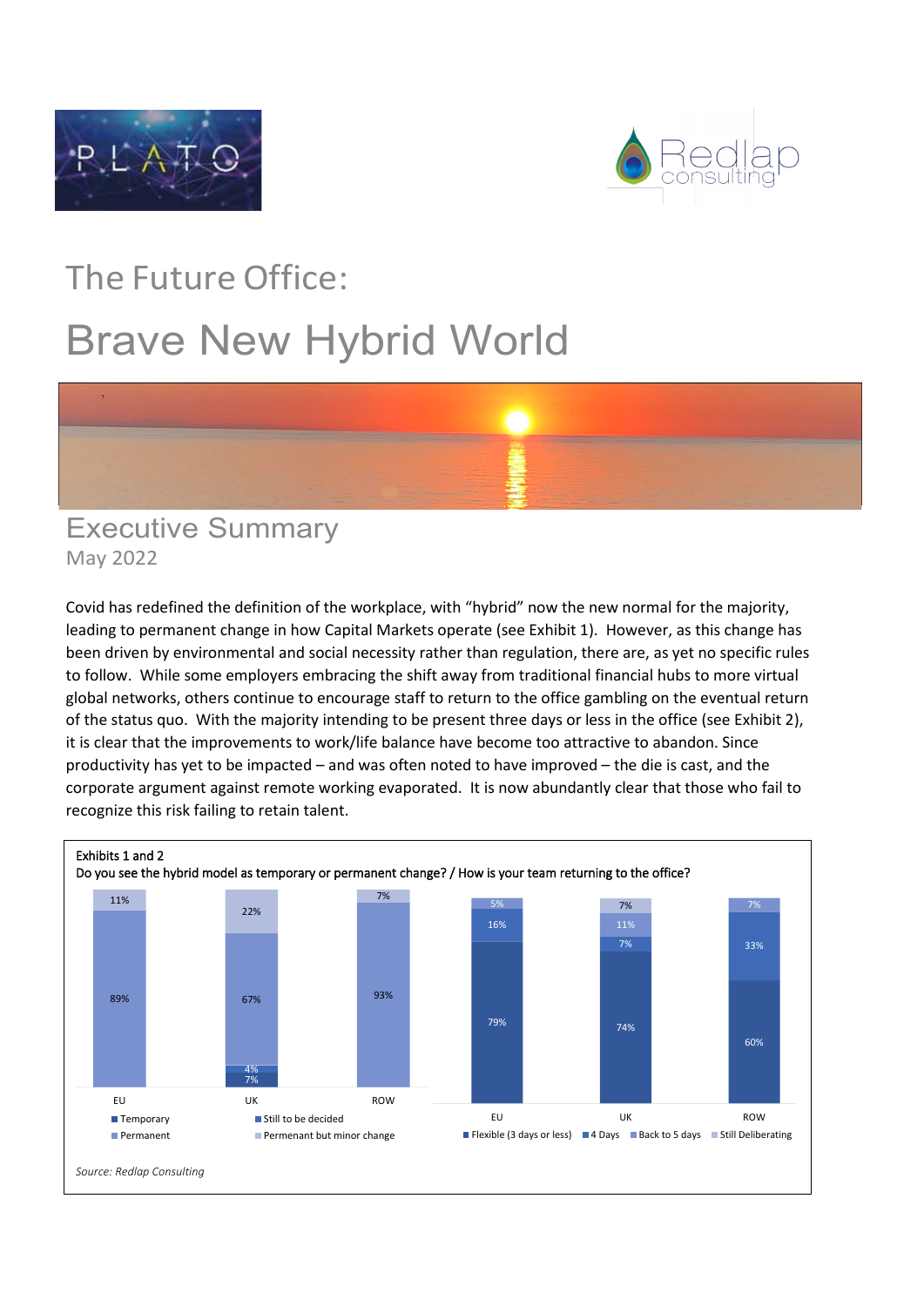But as the home becomes the office, lines between work and personal space have inevitably blurred creating a new corporate puzzle of procedures, policies, technology, connectivity and disaster recovery scenario planning. Firms must re-evaluate how to ensure compliance with existing rules with distributed and moving workflows. Robust virtual connection of employees across multiple locations is critical necessitating a complete rethink of current technology stacks and whether they are fit for purpose going forward. Ensuring the day-to-day resilience of technology with a large part of the working staff working partly from home, partly in the office is shifting the importance of IT departments and staff within organizations.

In addition to systems being operational, accessible and secure, fair access and connectivity are also now greater considerations. WiFi issues must at least be minimized for dealers running portfolios worth billions, with easy identification and transfers of orders and partials that may be mid-flight. All this requires stringent applications, robust business continuity drills, clean hand-off protocols and the constant search for gaps by deliberately breaking systems and workflows to test for gaps.

While IT security and more specifically cybersecurity is the protection of electronic assets used to store and transmit information from infrastructure to applications, networks and cloud, – the increased risk of robust cyberresiliency is placing the need for data to be protected from unauthorized access at the top of every regulator and CEO's agenda. As a result, firms are re-thinking their understanding of operational risk, what and where their key assets are and how to mitigate any possible unnecessary risks going forward (see Exhibit 3).



*"Lack of flexibility is definitely having an impact in recruitment – if we can't offer this we are losing out and that is already happening."*

UK based Sell-Side

*"New employees are definitely asking about flexibility – it is firmly becoming a selection criteria. We are now competing with the likes of Google and need to remain competitive on the benefits we offer if we want to attract talent."* 

Small EEA Asset Manager

*"We provided an allowance to make sure that everyone had two providers and was on different networks to ensure back up. We are improving security by moving as much as we can to the cloud and installing firewalls with blockchain encryption."* 

Large US asset manager

*"There is no longer any local access - it is all now via VPN. It's the same as governance, all centrally controlled. We have enhanced processes and limited access, checked local broadband resilience – it's all about making sure the tech we have is robust enough to rely on but that the processes around this are sufficient as well."*

Small UK Asset Manager

*"Staff have said to me, "My relationship with my family is now better because I have the ability to work at home, I can take my children to school, I can pick them up one day, two days a week, I can get to a sports fixture." That's not going to revert. That means how I manage my staff and the whole team dynamic has to change."*

Large Global Asset Manager